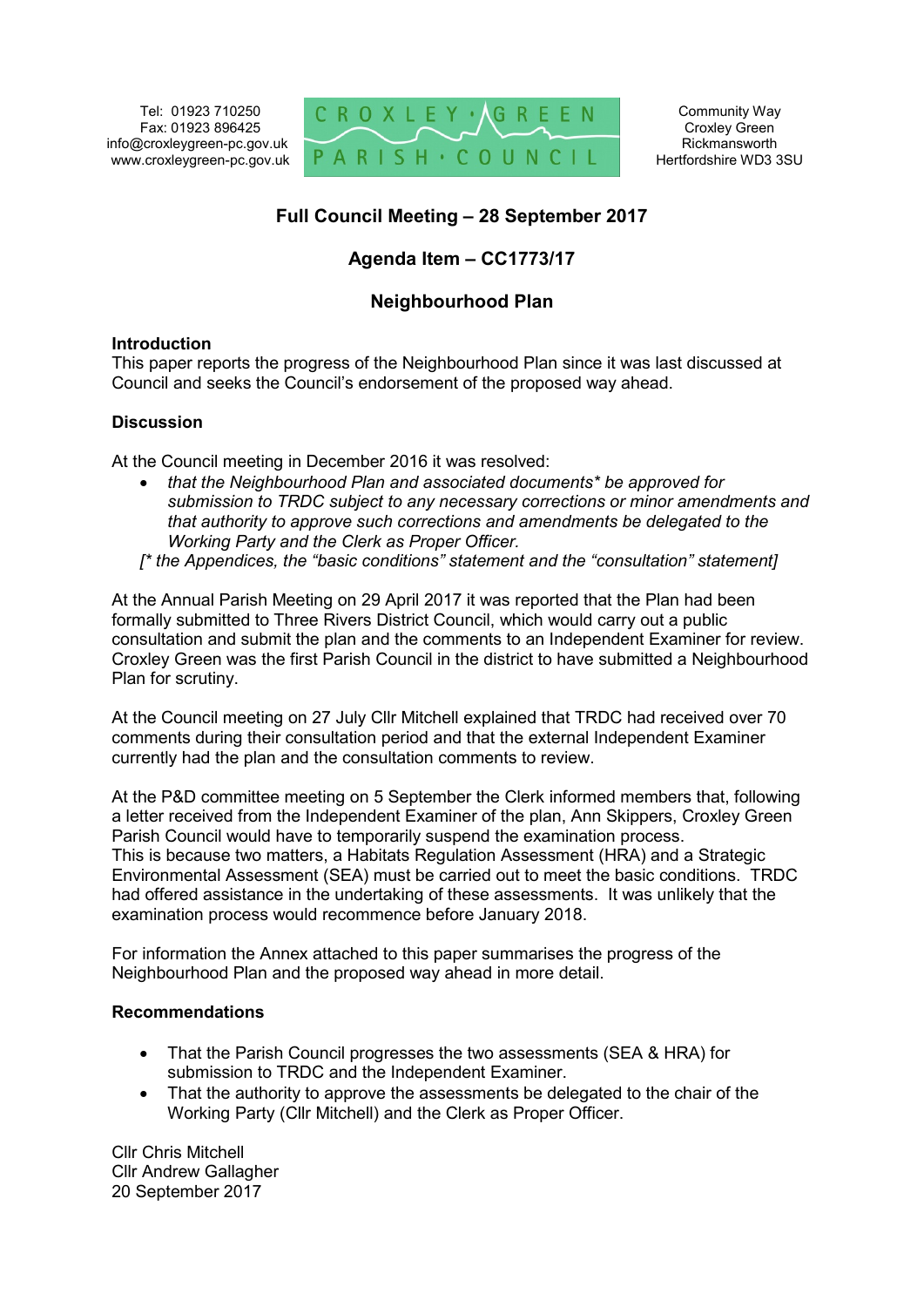## **Agenda Item – CC1773/17**

### **Annex: Neighbourhood Plan Progress Report**

### **Initial submission**

The set of four documents (Plan, Appendices, Consultation Statement and Basic Conditions Statement) was submitted to TRDC on 24 January 2017 for Regulation 16 Consultation and Independent Examination of the Plan. After submitting the documents some minor errors were observed in the Consultation Statement and a revised version was submitted on 26 January 2017.

After the formal submission additional comments were received from:

- Hertfordshire County Council (Hertfordshire Property) dated 13 February 2017
- Education Funding Agency (Department for Education) dated 16 February 2017
- TRDC (Economic & Sustainable Development Department) dated 7 March 2017

In order to fully respond to these additional comments the Parish Council temporarily withdrew the submitted Plan and associated documents (letter dated 15 March 2017), so that the comments could be considered and the Plan and associated documents could be amended (where necessary).

Following the letter dated 15 March 2017 the Parish Council reviewed the Neighbourhood Plan and Consultation Statement and submitted revised versions of both documents (dated 31<sup>st</sup> March 2017) to TRDC on 6 April 2017. The other documents previously submitted remained unchanged.

### **TRDC public consultation**

TRDC carried out the public consultation required under Regulation 16 of the Neighbourhood Planning Regulations between 21 April and 2 June 2017.

In response to a request from CGPC.TRDC provided a tabular listing of the comments to CGPC on 28 July 2017.

In total there were 77 separate responses, including a short statement from TRDC:

*"The Council considers the Croxley Green Neighbourhood Plan to fail to meet the Basic Conditions and supports the recommendations made in the POSe Ltd 'healthcheck'. A number of the issues raised in the POSe Ltd report were resolved in the final submission version of the plan, however there are still several outstanding issues. The Council would also like to raise concerns about overly prescriptive policies relating to allocated sites in our adopted Local Development Plan, with particular concern relating to the Croxley Danes School site."* 

A number commented on the proposed Policy PRO2. In particular:

- 1. Danes Educational Trust (comment numbered 4)
- 2. Education Funding Agency (comment numbered 47)
- 3. Hertfordshire County Council Property (comment numbered 50)
- 4. Fifty eight residents, mostly declaring themselves as parents of prospective pupils, apparently inspired by the Danes Educational Trust (comments numbered 5, 6, 7, 8, 9, 10, 11, 12, 13, 14, 16, 17, 18, 19, 20, 21, 22, 23, 24, 25, 26, 27, 28, 29, 30, 31, 32, 33, 34, 35, 36, 37, 38, 39, 40, 41, 43, 44, 46, 48, 51, 52, 53, 55, 56, 57, 58, 59, 60, 61, 63, 64, 65, 67, 69, 71, 72, 75 & 76)

In addition there were substantive (and in some cases extensive) comments from: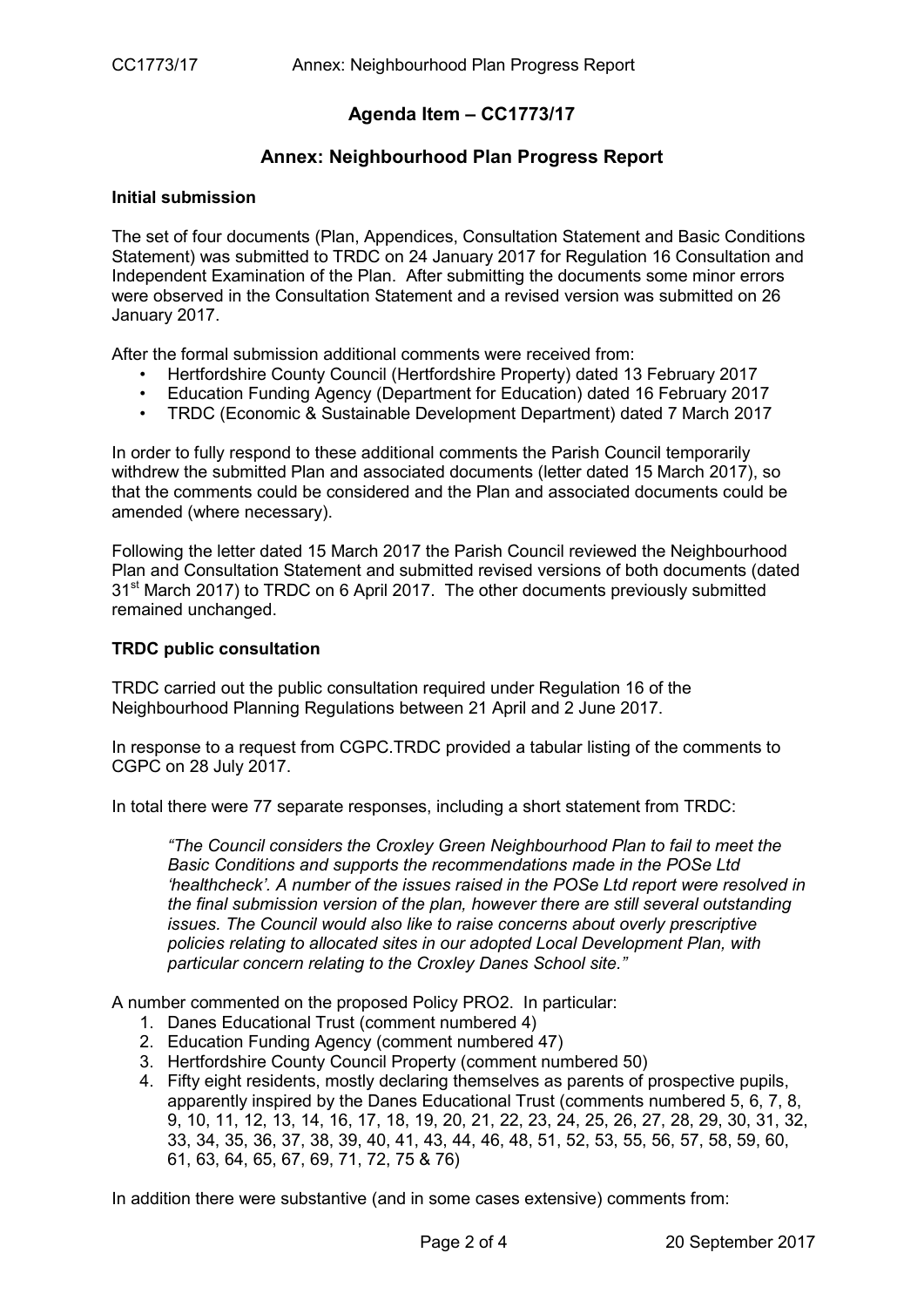### CC1773/17 Annex: Neighbourhood Plan Progress Report

- 5. Herts & Middlesex Wildlife Trust (comment numbered 1)
- 6. Three Rivers Museum (comment numbered 2)
- 7. Highways England (comment numbered 3)
- 8. Transport for London Planning (comment numbered 15)
- 9. Hertfordshire County Council Public Health (comment numbered 42)
- 10. Historic England (comment numbered 45)
- 11. Hertfordshire County Council Libraries & Heritage (comment numbered 49)
- 12. Hertfordshire County Council Highways Operations & Strategy (comment numbered 54)
- 13. Frankland Road Allotments Association (comment numbered 62)
- 14. Canal & River Trust (comment numbered 66)
- 15. Hertfordshire County Council Minerals & Waste (comment numbered 68)
- 16. Gladman Developments Limited (comment numbered 70)
- 17. Bidwells (on behalf of a client) (comment numbered 73)
- 18. Transport for London Properties (comment numbered 74)

Some of these were supportive, others raised issues for further consideration or objections to specific points.

### **Independent Examination**

TRDC submitted the Neighbourhood Plan for Independent Examination by Ann Skippers Planning on 3 July 2017. TRDC also provided a table of the responses to the public consultation (as above) including the comment at 77 (as above).

At the request of the Independent Examiner TRDC provided a more detailed statement of their concerns (as above) in an e-mail dated 26 July 2017.

On 30 July the Independent Examiner reported that she was making good progress with the examination. However, a number of queries of a factual nature or matters which required further clarification or information had arisen during her review. She asked both Councils [TRDC and CGPC] as appropriate to respond to her queries which were detailed in an attachment. In addition an issue had arisen with both SEA and HRA that, she considered, would require further work to be undertaken.

On inspection CGPC identified that the concerns expressed by TRDC related to the original version of the CGNP submitted 24 January 2017 and not to the revised version submitted 6 April 2017 (dated 31 March 2017) which had addressed the concerns expressed in the second report from POSe Ltd / S Tapper (described in section 5 of the revised Consultation Statement). CGPC advised TRDC which issued a revised detailed statement of the concerns in an e-mail dated 14 August 2017.

On 15 August the CGPC replied to the Internal Examiner about the questions raised by the Independent Examiner, including the SEA and the HRA.

On 29 August the CGPC replied to the Internal Examiner about the revised comments from TRDC and the concerns raised by consultees about the proposed policies for the Croxley Danes School site.

On 30 August TRDC wrote to the Independent Examiner concluding:

*"….we are not satisfied the SEA Screening requirements have been carried out in accordance with Regulation 9 and Regulation 11 of the Environmental Assessment of Plans and Programmes Regulations 2004.* 

*With regards to the Habitats Regulation Assessment (HRA) screening, we have offered to undertake this piece of work and should you determine that further work is required on the SEA, we will endeavour to assist the Parish Council as best we can."*